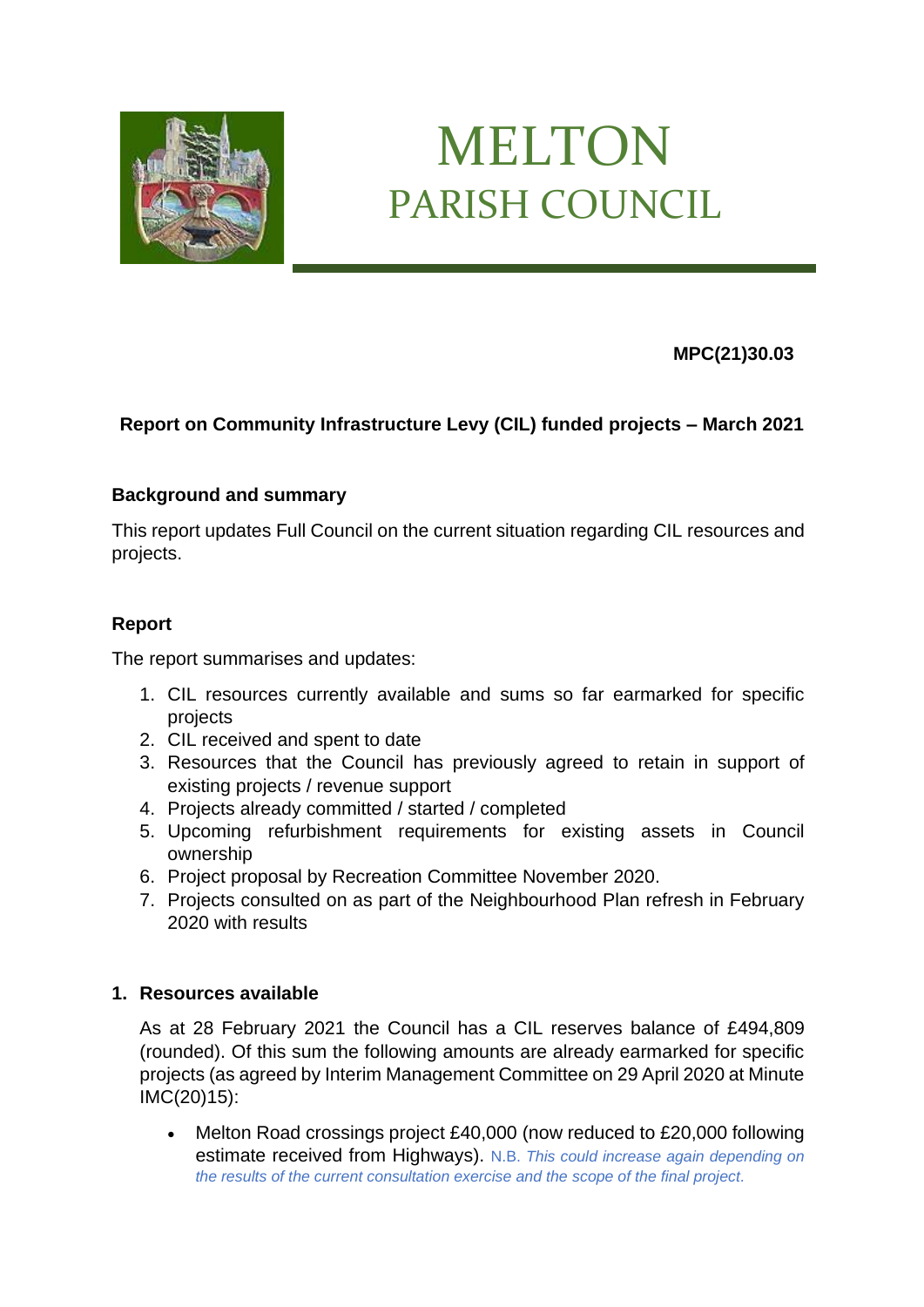- Winifred Fison House landscaping and parking improvements (provisional) £50,000
- Pavilion (initial allocation only) £100,000 *[of which, following payment of initial fees on 21 January 2021 a balance of £98,255 remains.]*

## **2. CIL received and spent to date**

Receipts to date:

2016 £4,720 2017 £75,172 2018 £3,652 2019 £245,652 2020 £183,668 An additional payment for 2020/21 of £9,820 was received on 3 March 2021.

Expenditure to date:

2018/19 £2,324 2019/20 £8,554 2020/21 (to 28/02/21) £7,175.

In terms of spend deadlines, the earliest unspent tranche is a balance of £61,839 dating from October 2017, which needs to be spent by October 2022. That will not be a problem if the current projects continue to progress.

*3.* **Resources that the Council has previously agreed to retain in support of existing projects / revenue support** *(as updated by resolution of Full Council on 13 January 2021 (Minute 21.08.04)*

| <b>Project</b>                                                                                                                   | <b>Estimated</b> | <b>Comment / Justification</b>                                                                                                                                                   |
|----------------------------------------------------------------------------------------------------------------------------------|------------------|----------------------------------------------------------------------------------------------------------------------------------------------------------------------------------|
|                                                                                                                                  | <b>Budget</b>    |                                                                                                                                                                                  |
| <b>Establish</b><br>sinking<br>fund<br>to<br>support<br>management<br>maintenance / improvements to<br>the new land assets to be | £30k             | Ensures improvements can be made quickly<br>thus raising community confidence in the<br>Council. If not required after 2/3 years due to<br>increased precept income funds can be |
| acquired from 1 April 2020/21                                                                                                    |                  | reapplied elsewhere.                                                                                                                                                             |
| <b>General contingency</b>                                                                                                       | £70k             |                                                                                                                                                                                  |

These CIL reserves are available to be set up as a specific earmarked reserves from which itemised expenditure can be made, and will ensure effective budgetary management / monitoring.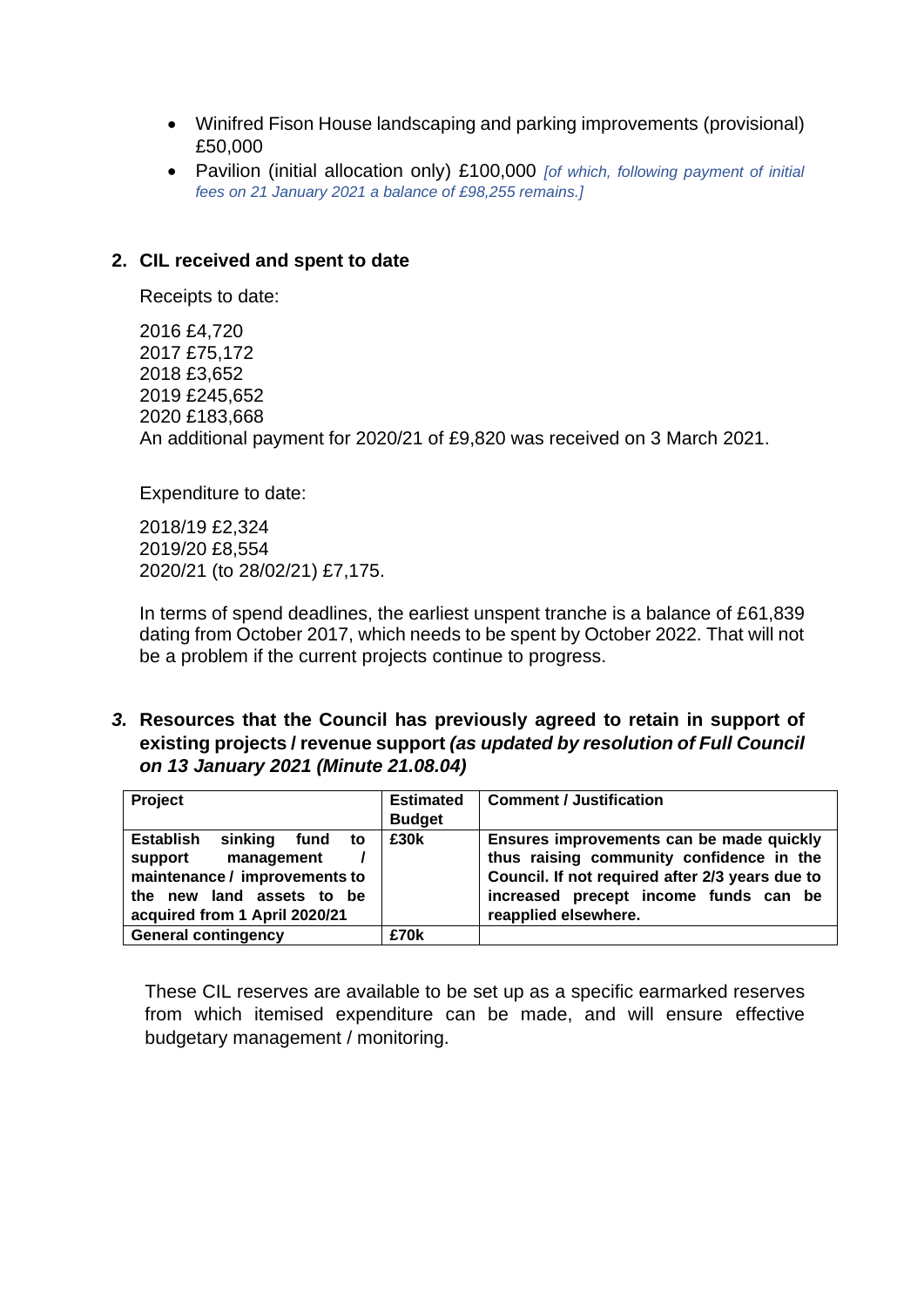| Project                                                                                                                              | <b>Budget</b>                                  | <b>Actual cost</b>                                                            | <b>Sources</b><br>οf<br>funding             | <b>Consultation</b>                                                                                   | <b>Current position</b>                                                                                                                                                                                                                                   |
|--------------------------------------------------------------------------------------------------------------------------------------|------------------------------------------------|-------------------------------------------------------------------------------|---------------------------------------------|-------------------------------------------------------------------------------------------------------|-----------------------------------------------------------------------------------------------------------------------------------------------------------------------------------------------------------------------------------------------------------|
| <b>Playing field</b><br>security<br>measures<br>(originally to<br>have been a<br>physical<br>barrier and<br>then altered to<br>CCTV) | £10k                                           | £3,890<br>$+£690pa$<br>maintenance<br>/ servicing                             | <b>CIL</b>                                  | <b>MNP</b><br>consultation<br>showed 33%<br>in support                                                | <b>Installation completed</b>                                                                                                                                                                                                                             |
| <b>Flood</b><br>prevention -<br>Old Church Rd                                                                                        | £2k                                            | N/A                                                                           | CIL as<br>revenue<br>support                | <b>With</b><br>adjoining<br>landowner                                                                 | Investigations have taken<br>place. Remedial work<br>planned. At the time of<br>preparing this report SCC<br>has carried out remedial<br>action to mitigate recent<br>flooding                                                                            |
| <b>Speed</b><br><b>Indicator</b><br>device                                                                                           | £2k                                            | £2,050 +<br>further cost<br>of £85 for<br>additional<br>$battery =$<br>£1,135 | £1k grant<br>from ESC<br>£1,135<br>from CIL | <b>Discussed</b><br>informally at<br>meetings<br>and in<br>published<br><b>Business</b><br>Plan       | <b>Installation completed</b>                                                                                                                                                                                                                             |
| Landscaping /<br>creation of car<br>park in front of<br><b>Winifred Fison</b><br><b>House</b>                                        | £50k                                           | $£50k +$<br>depending<br>on design<br>and<br>landscaping                      | CIL                                         | <b>Residents of</b><br>WFH /<br><b>Suffolk</b><br>Highways /<br><b>East Suffolk</b><br><b>Council</b> | <b>Brief prepared. Awaiting</b><br>divestment of site to Melton<br>PC. However, planning<br>consent may be required<br>for change of use and also<br>formal release from the<br>restrictive covenant which<br>limits the land use to public<br>open space |
| <b>Melton Road</b><br>safety<br>measures                                                                                             | £40k<br><b>Revised</b><br>to £20k              | Latest<br>estimate<br>£17k                                                    | <b>CIL</b>                                  | <b>MNP</b><br>consultation<br>showed 72%<br>in support                                                | <b>Consultation with affected</b><br>residents in relation to<br>design proposals currently<br>being undertaken                                                                                                                                           |
| <b>Pavilion</b><br>project                                                                                                           | £200k+<br>(£100k<br>set<br>aside<br>initially) | Estimate $=$<br>£225k inc<br>fees                                             | <b>CIL</b>                                  | <b>MNP</b><br>consultation<br>showed 44%<br>in support                                                | Design proposals signed<br>off and application for<br>planning consent being<br>made                                                                                                                                                                      |

# **4. Projects already committed / started / completed March 2021**

# **5. Upcoming refurbishment requirements**

| <b>Project</b>           | <b>Budget</b> | <b>Anticipated cost</b> | <b>Sources of</b><br><b>Funding</b> | <b>Consultation</b>                   |
|--------------------------|---------------|-------------------------|-------------------------------------|---------------------------------------|
| New Play Area<br>fencing | £10k          | £10k                    | <b>CIL</b> / Playpot                | Play area users / parents /<br>carers |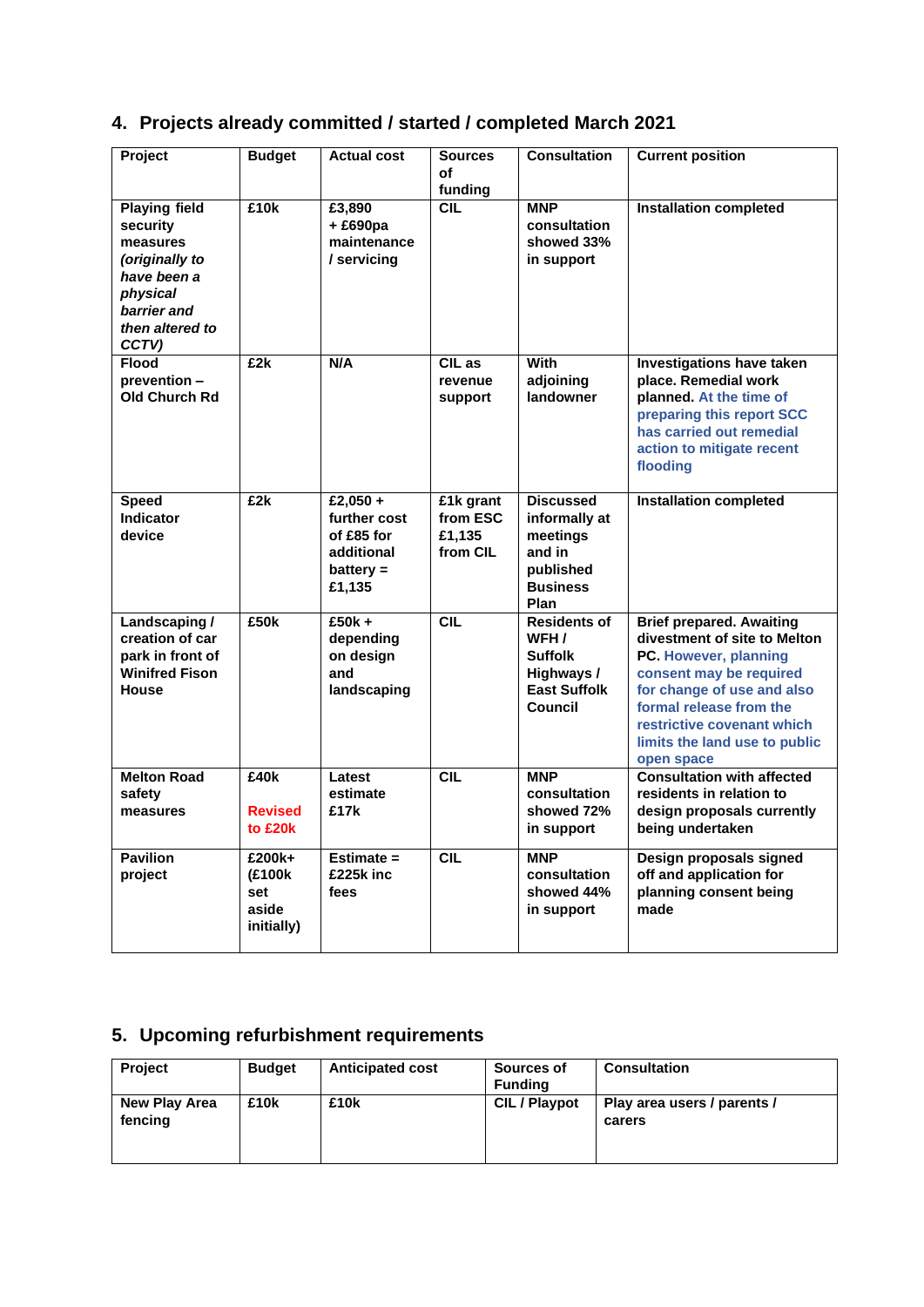| <b>Tennis Court</b><br>refurbishment<br>(replacement<br>of gates / posts<br>/ fence) | £25k<br><b>Revised</b><br>to £20k                                     | £20k This will now<br>be fully funded from<br>the ESC Playpot. The<br>contract has been<br>placed and works<br>will be carried out<br>starting in late March<br>2021 | <b>Playpot</b> | N/A - Council asset to be<br>maintained, and a well-used<br>sports asset which is a good<br>source of income |
|--------------------------------------------------------------------------------------|-----------------------------------------------------------------------|----------------------------------------------------------------------------------------------------------------------------------------------------------------------|----------------|--------------------------------------------------------------------------------------------------------------|
| Car park<br><i>improvements</i>                                                      | £15k<br><b>Revised</b><br>to £40k<br>in view<br>оf<br>enlarge<br>ment | Up to £40k                                                                                                                                                           | <b>CIL</b>     | N/A - Council asset to be<br>maintained                                                                      |

## **6. Other potential projects**

| Project                                                                                                                                                                                              | <b>Budget</b> | <b>Predicted</b><br>cost | <b>of</b><br><b>Sources</b><br><b>Funding</b> | <b>Additional</b><br>consultation<br>where<br>required               | <b>Notes</b><br>explanation                                                        |
|------------------------------------------------------------------------------------------------------------------------------------------------------------------------------------------------------|---------------|--------------------------|-----------------------------------------------|----------------------------------------------------------------------|------------------------------------------------------------------------------------|
| Improvement<br>of the pond in<br><b>Burkes Wood</b>                                                                                                                                                  | £4k           | £4k                      | <b>CIL</b>                                    | <b>N/A Council</b><br>asset                                          | Proposal by<br><b>Recreation</b><br><b>Committee 11</b><br><b>November</b><br>2020 |
| <b>Acquisition of</b><br>2 <sub>nd</sub><br><b>Speed</b><br><b>Indicator</b><br>(SID)<br><b>Device</b><br>solar<br>to be<br>powered and<br>permanently<br>situated<br><b>on</b><br><b>Woods Lane</b> | £4k           | Up to £4k                | <b>CIL</b>                                    | $N/A -$ strong<br>community<br>support for<br>control of<br>speeding | Initial SID can<br>then be<br>deployed on<br>other roads<br>on a random<br>basis   |

#### **7. Projects consulted on as part of the MNP refresh in February 2020**

As part of the MNP refresh, the Council consulted on a range of projects to be funded via CIL. The list and support given is set out in the table below.

In respect of the pavilion project, of those supporting it, 83% wanted public toilets, and 39% wanted (equally) a café and some sort of meeting area. 37% wanted other things, including a number negative about a meeting area, but others wanting some sort of shelter for spectators at football matches.

Recreation Committee at its meeting on 11 March 2020 recommended consideration of those projects with more than 30% support.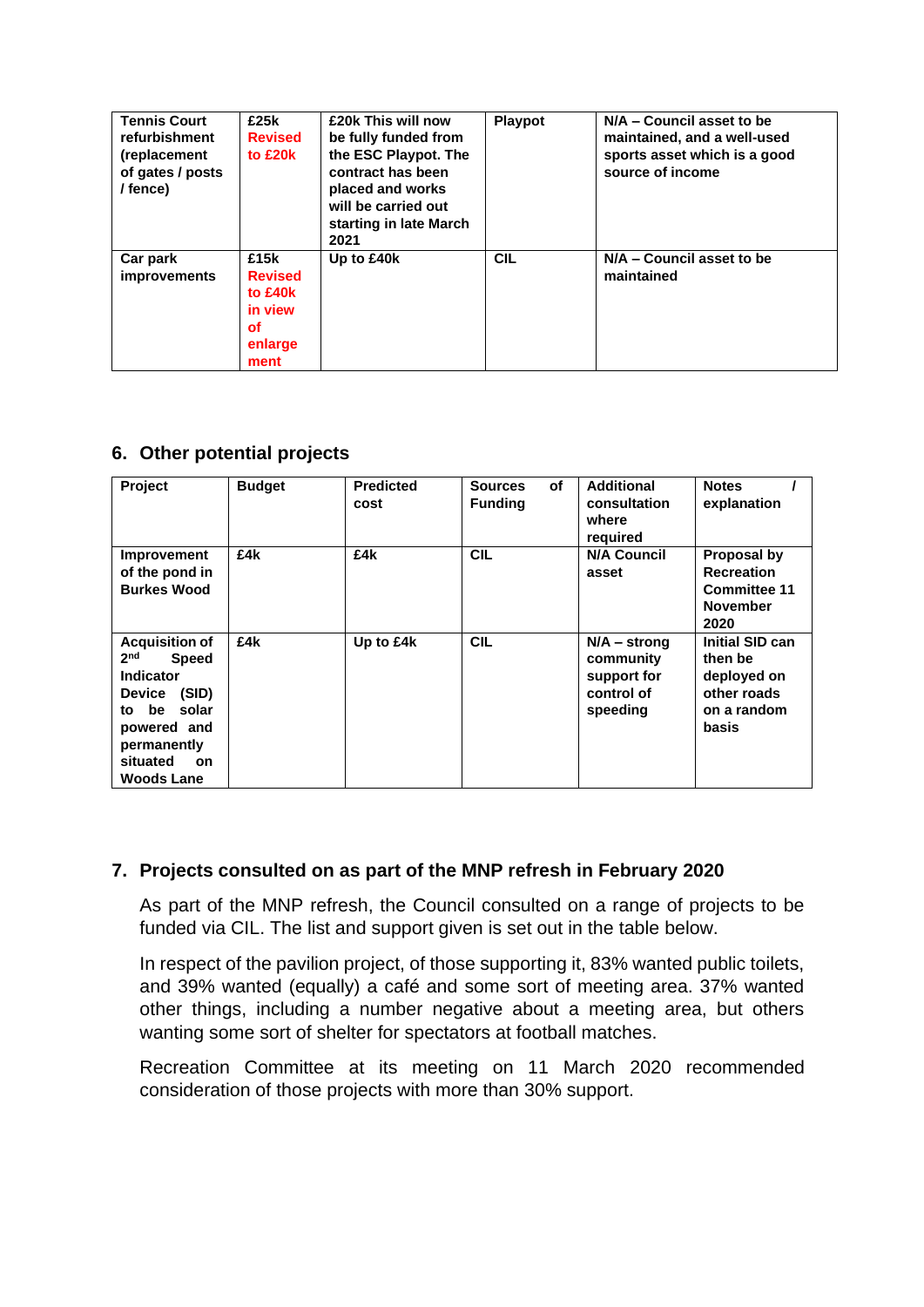|                 |                                                                                                                      | <b>Percent</b> | Response Response<br><b>Total</b> |
|-----------------|----------------------------------------------------------------------------------------------------------------------|----------------|-----------------------------------|
| $\mathbf{1}$    | New Pavilion - replacement of<br>current building                                                                    | 32.76%         | 19                                |
| $\overline{2}$  | New Pavilion - with public toilets,<br>meeting facilities, café etc                                                  | 44.83%         | 26                                |
| 3               | Road safety measures on Melton<br>Road - refuges, pedestrian<br>crossing, cycling and pedestrian<br>improvements etc | 72.41%         | 42                                |
| 4               | Security barrier at entrance to<br>Melton Playing Fields to close car<br>park at night                               | 32.76%         | 19                                |
| 5               | Adult exercise equipment                                                                                             | 24.14%         | 14                                |
| $6\phantom{1}6$ | Improved play equipment at Melton<br><b>Playing Fields</b>                                                           | 31.03%         | 18                                |
| $\overline{7}$  | Skatepark/scooter area                                                                                               | 22.41%         | 13                                |
| 8               | Running track at Melton Playing<br>Fields                                                                            | 32.76%         | 19                                |
| 9               | Full sized goal at Melton Playing<br>Fields or Hall Farm Road                                                        | 22.41%         | 13                                |
| 10 <sup>1</sup> | Improved Multi Use Games area in<br>Melton Playing Fields for netball,<br>basketball and football                    | 34.48%         | 20                                |
| 11              | Improvements to play area at Hall<br>Farm Road                                                                       | 24.14%         | 14                                |
| 12              | Community Garden at Hall Farm<br>Road                                                                                | 25.86%         | 15                                |
| 13              | Allotments                                                                                                           | 37.93%         | 22                                |
| 14              | Parkour equipment                                                                                                    | 10.34%         | 6                                 |
| 15              | Other (please specify):                                                                                              | 39.66%         | 23                                |
|                 |                                                                                                                      | answered       | 58                                |

## **11. Which of these projects do you think should be considered in the medium-long term? (select all that apply)**